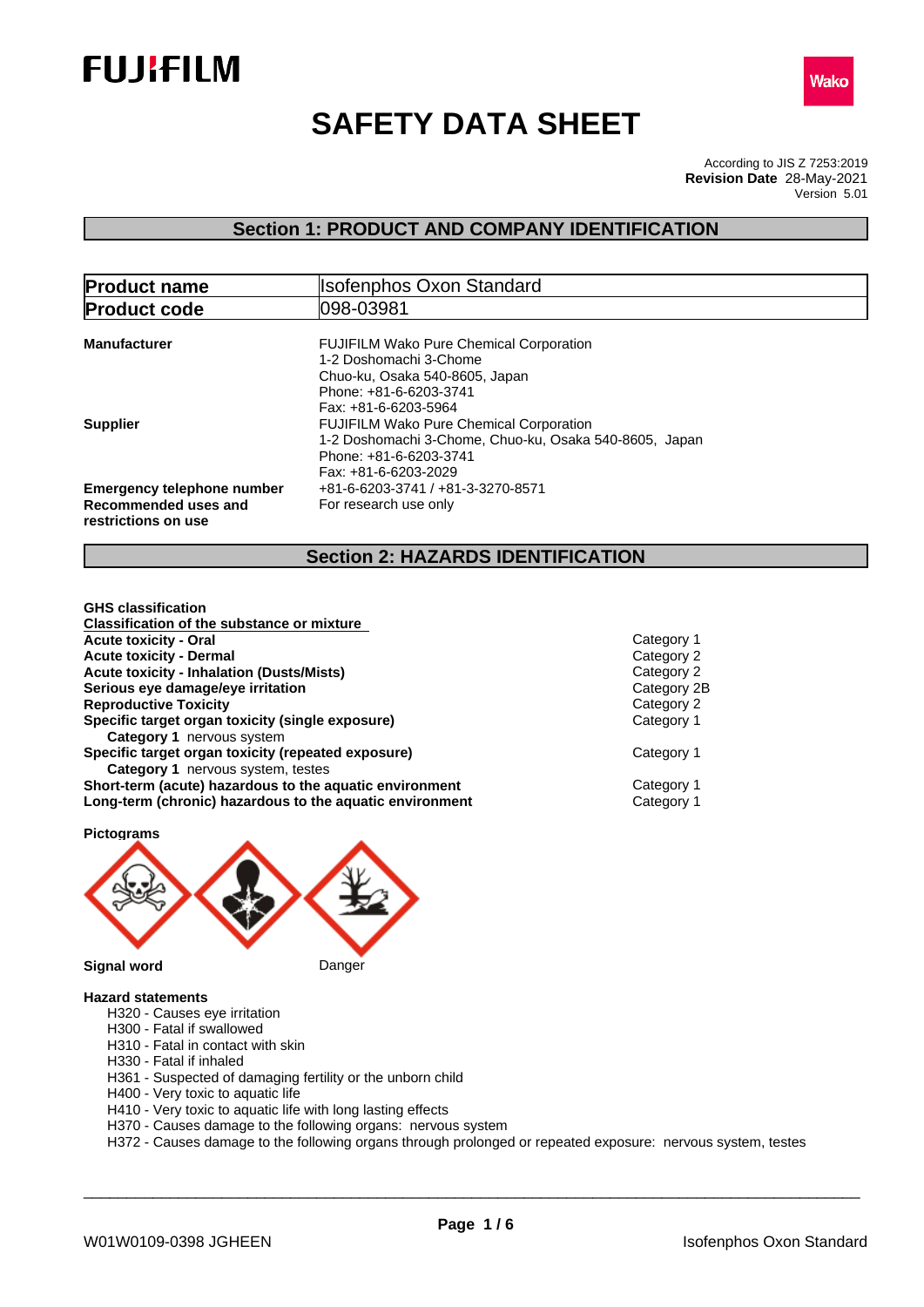#### **Precautionary statements-(Prevention)**

- Obtain special instructions before use
- Do not handle until all safety precautions have been read and understood
- Use personal protective equipment as required.
- Wash face, hands and any exposed skin thoroughly after handling
- Do not eat, drink or smoke when using this product
- Do not get in eyes, on skin, or on clothing
- Do not breathe dust/fume/gas/mist/vapors/spray
- Avoid release to the environment

#### **Precautionary statements-(Response)**

- IF exposed: Call a POISON CENTER or doctor/physician
- IF IN EYES: Rinse cautiously with water for several minutes. Remove contact lenses, if present and easy to do. Continue rinsing.
- If eye irritation persists: Get medical advice/attention.
- IF ON SKIN: Gently wash with plenty of soap and water
- Immediately call a POISON CENTER or doctor/physician
- Remove/Take off immediately all contaminated clothing
- Wash contaminated clothing before reuse.
- IF SWALLOWED: Immediately call a POISON CENTER or doctor/physician
- Rinse mouth.
- Collect spillage

#### **Precautionary statements-(Storage)**

• Store locked up.

#### **Precautionary statements-(Disposal)**

• Dispose of contents/container to an approved waste disposal plant

## **Others**

#### **Other hazards** Not available

### **Section 3: COMPOSITION/INFORMATION ON INGREDIENTS**

**Single Substance or Mixture** Substance

#### **Formula** C15H24NO5P

| <b>Chemical Name</b> | Weight-%         | <b>Molecular weight</b> | <b>ENCS</b> | <b>ISHL No.</b> | <b>CAS RN</b><br>unu                     |
|----------------------|------------------|-------------------------|-------------|-----------------|------------------------------------------|
| Isotenphos<br>Oxor   | ^^<br>uu<br>◡◡.◡ | 329.33                  | NI/<br>N/   | NI/<br>- 11     | $20 - 85 -$<br>12N.<br>- -<br><b>э</b> 4 |

**Impurities and/or Additives:** Not applicable

### **Section 4: FIRST AID MEASURES**

#### **Inhalation**

Remove to fresh air. If symptoms persist, call a physician.

#### **Skin contact**

Wash off immediately with soap and plenty of water. If symptoms persist, call a physician.

#### **Eye contact**

IF IN EYES: Rinse cautiously with water forseveral minutes. Remove contact lenses, if present and easy to do. Continue rinsing. Immediate medical attention is required.

#### **Ingestion**

Rinse mouth. Never give anything by mouth to an unconscious person. Call a physician or poison control center immediately. Do not induce vomiting without medical advice.

#### **Protection of first-aiders**

Use personal protective equipment as required.

### **Section 5: FIRE FIGHTING MEASURES**

#### **Suitable extinguishing media**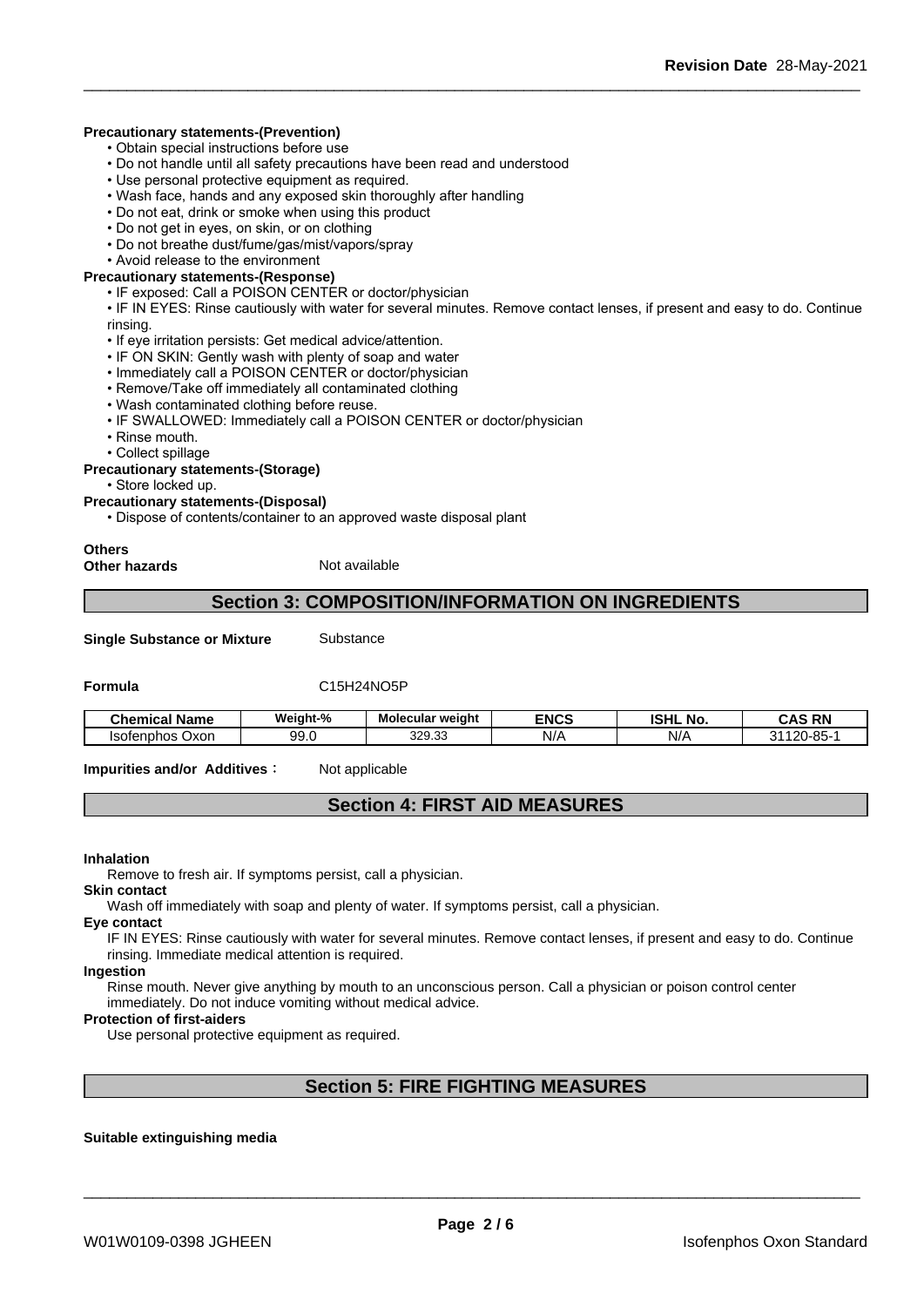Water spray (fog), Carbon dioxide (CO2), Foam, Extinguishing powder, Sand **Unsuitable extinguishing media**

#### No information available

#### **Specific hazards arising from the chemical product**

Thermal decomposition can lead to release of irritating and toxic gases and vapors.

#### **Special extinguishing method**

#### No information available

#### **Special protective actions for**

### **fire-fighters**

Use personal protective equipment as required. Firefighters should wear self-contained breathing apparatus and full firefighting turnout gear.

### **Section 6: ACCIDENTAL RELEASE MEASURES**

#### **Personal precautions, protective equipment and emergency procedures**

For indoor, provide adequate ventilation process until the end of working. Deny unnecessary entry other than the people involved by, for example, using a rope. While working, wear appropriate protective equipments to avoid adhering it on skin, or inhaling the gas. Work from windward, and retract the people downwind.

#### **Environmental precautions**

To be careful not discharged to the environment without being properly handled waste water contaminated.

**Methods and materials for contaminent and methods and materials for cleaning up**

Sweep up and gather scattered particles, and collect it in an empty airtight container.

### **Recoverly, neutralization**

#### No information available

#### **Secondary disaster prevention measures**

Clean contaminated objects and areas thoroughly observing environmental regulations.

### **Section 7: HANDLING AND STORAGE**

#### **Handling**

#### **Technical measures**

Avoid contact with strong oxidizing agents. Use with local exhaust ventilation.

#### **Precautions**

Do not rough handling containers, such as upsetting, falling, giving a shock, and dragging. Prevent leakage, overflow, and scattering. Not to generate steam and dust in vain. Seal the container after use. After handling, wash hands and face, and then gargle. In places other than those specified, should not be smoking or eating and drinking. Should not be brought contaminated protective equipment and gloves to rest stops. Deny unnecessary entry of non-emergency personnel to the handling area.

#### **Safety handling precautions**

Avoid contact with skin, eyes or clothing. Use personal protective equipment as required.

#### **Storage**

| Safe storage conditions   |                                                                                           |
|---------------------------|-------------------------------------------------------------------------------------------|
| <b>Storage conditions</b> | Keep container protect from light tightly closed. Store in a cool (2-10 °C) place. Packed |
|                           | with an inert gas.                                                                        |
| Safe packaging material   | Glass                                                                                     |
| Incompatible substances   | Strong oxidizing agents                                                                   |
|                           |                                                                                           |

### **Section 8: EXPOSURE CONTROLS/PERSONAL PROTECTION**

#### **Engineering controls**

In case of indoor workplace, seal the source or use a local exhaust system. Provide the safety shower facility, and handand eye-wash facility. And display their position clearly.

**Exposure limits** This product, as supplied, does not contain any hazardous materials with occupational exposure limits established by the region specific regulatory bodies. **Personal protective equipment Respiratory protection** Dust mask Hand protection **Protection**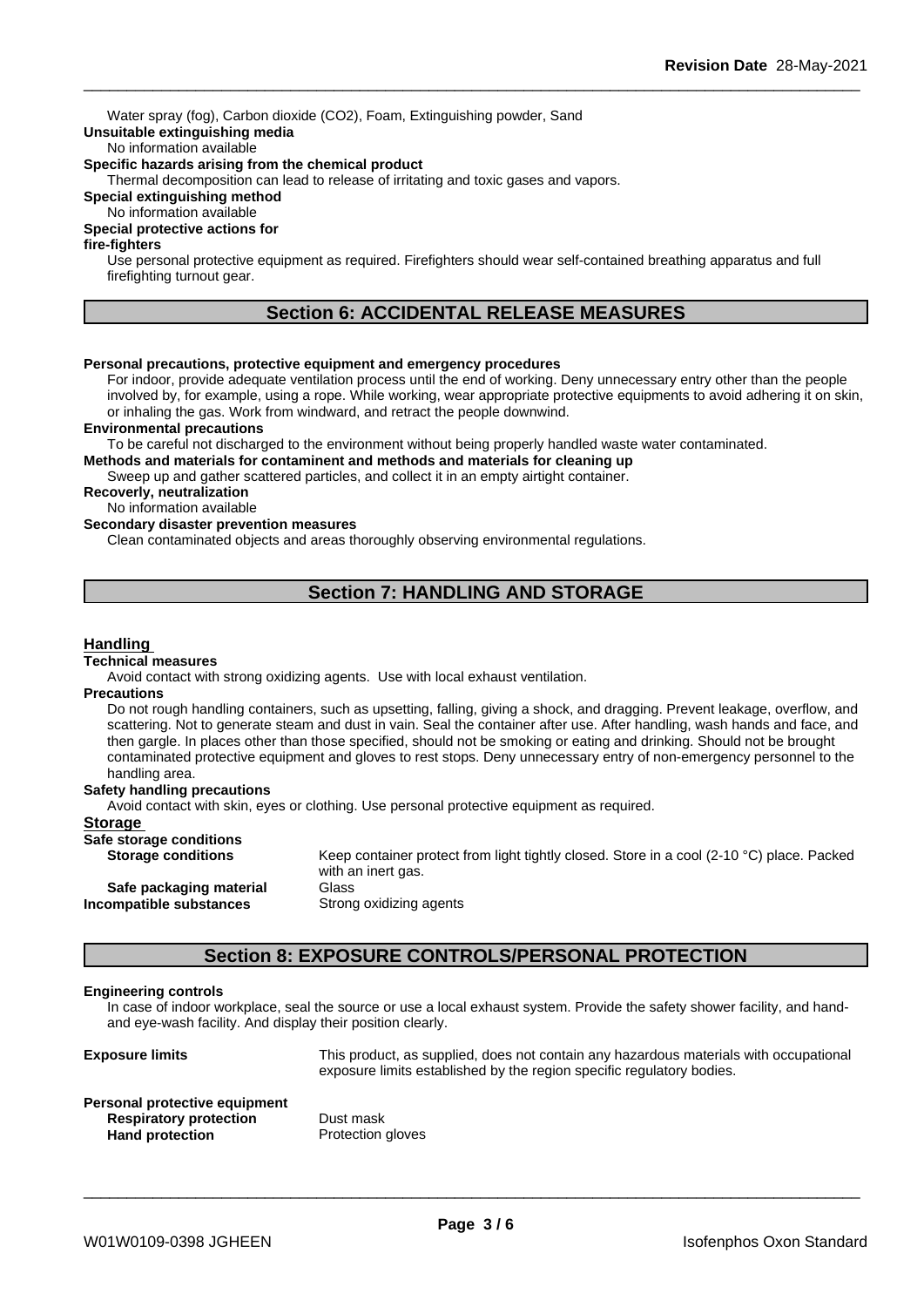### Skin and body protection **General hygiene considerations**

**Eye protection** protective eyeglasses or chemical safety goggles<br>Skin and body protection Long-sleeved work clothes

Handle in accordance with good industrial hygiene and safety practice.

### **Section 9: PHYSICAL AND CHEMICAL PROPERTIES**

#### **Form**

| Color                                                  | white                            |
|--------------------------------------------------------|----------------------------------|
| Appearance                                             | crystalline powder - powder      |
| Odor                                                   | No data available                |
| <b>Melting point/freezing point</b>                    | 36-40 °C                         |
| Boiling point, initial boiling point and boiling range | No data available                |
| <b>Flammability</b>                                    | No data available                |
| <b>Evaporation rate:</b>                               | No data available                |
| Flammability (solid, gas):                             | No data available                |
| Upper/lower flammability or                            |                                  |
| explosive limits                                       |                                  |
| Upper:                                                 | No data available                |
| Lower:                                                 | No data available                |
| <b>Flash point</b>                                     | No data available                |
| Auto-ignition temperature:                             | No data available                |
| Decomposition temperature:                             | No data available                |
| рH                                                     | No data available                |
| Viscosity (coefficient of viscosity)                   | No data available                |
| <b>Dynamic viscosity</b>                               | No data available                |
| <b>Solubilities</b>                                    | chloroform and acetone: soluble. |
| n-Octanol/water partition coefficient: (log Pow)       | No data available                |
| Vapour pressure                                        | No data available                |
| <b>Specific Gravity / Relative density</b>             | No data available                |
| <b>Vapour density</b>                                  | No data available                |
| <b>Particle characteristics</b>                        | No data available                |

### **Section 10: STABILITY AND REACTIVITY**

#### **Stability**

| <b>Reactivity</b>                           | No data available                                                                    |
|---------------------------------------------|--------------------------------------------------------------------------------------|
| <b>Chemical stability</b>                   | May be altered by light.                                                             |
| <b>Hazardous reactions</b>                  |                                                                                      |
| None under normal processing                |                                                                                      |
| <b>Conditions to avoid</b>                  |                                                                                      |
| Extremes of temperature and direct sunlight |                                                                                      |
| Incompatible materials                      |                                                                                      |
| Strong oxidizing agents                     |                                                                                      |
| <b>Hazardous decomposition products</b>     |                                                                                      |
|                                             | Carbon monooxide (CO), Carbon dioxide (CO2), Nitrogen oxides (NOx), Phosphorus oxide |

### **Section 11: TOXICOLOGICAL INFORMATION**

**Skin irritation/corrosion** No data available **Serious eye damage/ irritation**<br> **Respiratory or skin sensitization**<br> **Respiratory or skin sensitization Respiratory or skin sensitization**<br> **Reproductive cell mutagenicity**<br> **Reproductive cell mutagenicity**<br> **No data available Reproductive cell mutagenicity Carcinogenicity Carcinogenicity No data available** 

**Reproductive toxicity No data available** No data available

**Acute toxicity Acute toxicity Acute has a structure in the structure of**  $\mathbb{R}^n$  **No data available**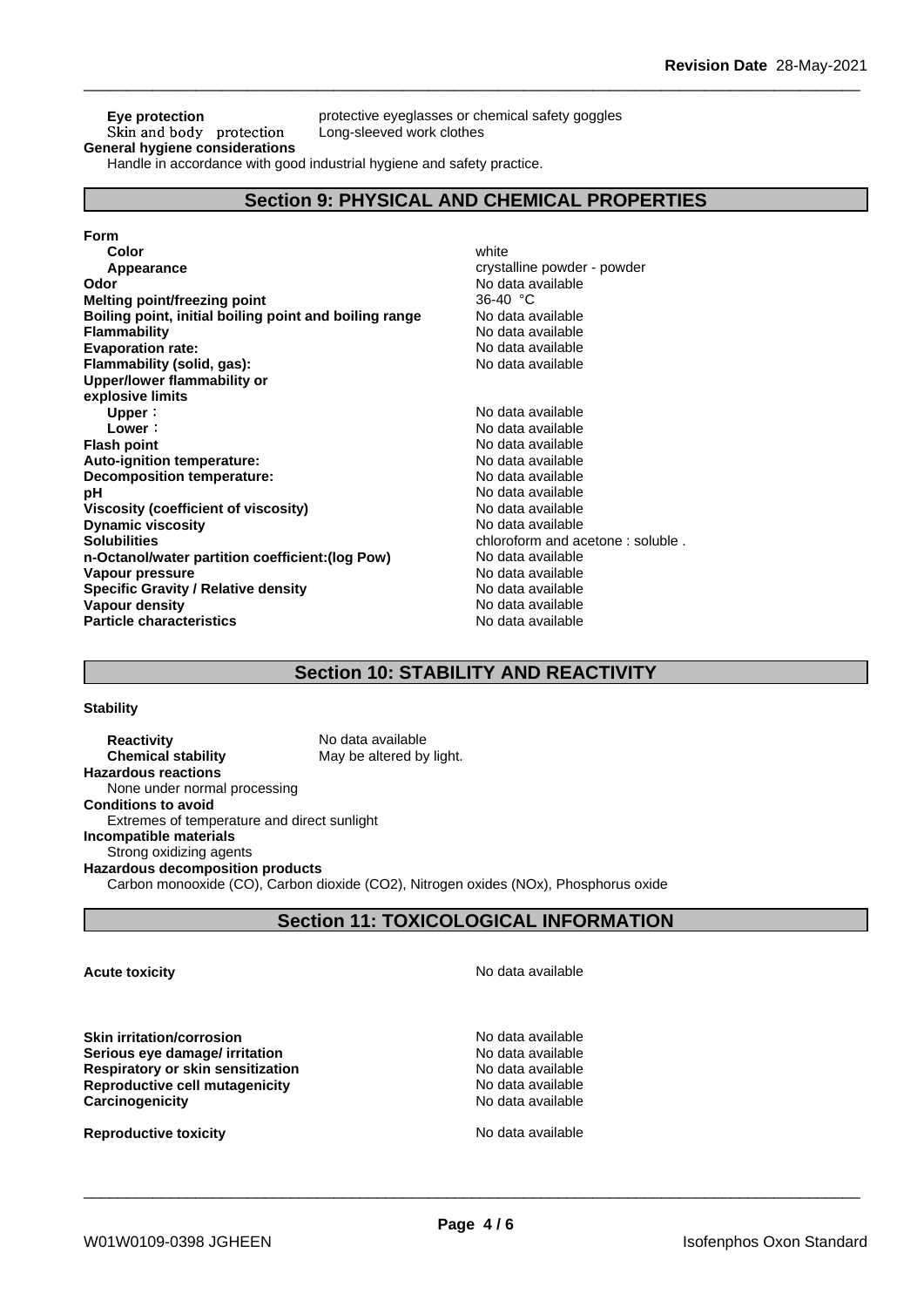**STOT-single exposure**<br> **STOT-repeated exposure**<br> **STOT-repeated exposure STOT-repeated exposure**<br> **Aspiration hazard**<br> **Aspiration hazard**<br> **Aspiration hazard Aspiration hazard** 

### **Section 12: ECOLOGICAL INFORMATION**

| <b>Ecotoxicity</b>                                                                                                        | No information available                                                                                     |
|---------------------------------------------------------------------------------------------------------------------------|--------------------------------------------------------------------------------------------------------------|
| Other data                                                                                                                | No data available                                                                                            |
| Persistence and degradability<br><b>Bioaccumulative potential</b><br><b>Mobility in soil</b><br>Hazard to the ozone layer | No information available<br>No information available<br>No information available<br>No information available |

### **Section 13: DISPOSAL CONSIDERATIONS**

#### **Waste from residues**

Disposal should be in accordance with applicable regional, national and local laws and regulations. **Contaminated container and contaminated packaging**

Disposal should be in accordance with applicable regional, national and local laws and regulations.

### **Section 14: TRANSPORT INFORMATION**

### **ADR/RID**

| ADNNID                                                         |                                                                   |
|----------------------------------------------------------------|-------------------------------------------------------------------|
| UN number                                                      | UN3464                                                            |
| Proper shipping name:                                          | Organophosphorus compound, toxic, solid, n.o.s. (Isofenphos Oxon) |
| UN classfication                                               | 6.1                                                               |
| <b>Subsidiary hazard class</b>                                 |                                                                   |
| Packing group                                                  |                                                                   |
| <b>Marine pollutant</b>                                        | Yes                                                               |
| <b>IMDG</b>                                                    |                                                                   |
| UN number                                                      | <b>UN3464</b>                                                     |
| Proper shipping name:                                          | Organophosphorus compound, solid, toxic, n.o.s. (Isofenphos Oxon) |
| <b>UN classfication</b>                                        | 6.1                                                               |
| <b>Subsidiary hazard class</b>                                 |                                                                   |
| Packing group                                                  |                                                                   |
| <b>Marine pollutant (Sea)</b>                                  | Yes                                                               |
| <b>Transport in bulk according to</b> No information available |                                                                   |
| Annex II of MARPOL 73/78 and                                   |                                                                   |
| the <b>IBC</b> Code                                            |                                                                   |
| IATA                                                           |                                                                   |
| UN number                                                      | <b>UN3464</b>                                                     |
| Proper shipping name:                                          | Organophosphorus compound, solid, toxic, n.o.s. (Isofenphos Oxon) |
| <b>UN classfication</b>                                        | 6.1                                                               |
| <b>Subsidiary hazard class</b>                                 |                                                                   |
| Packing group                                                  |                                                                   |
| <b>Environmentally Hazardous</b>                               | Yes                                                               |
| <b>Substance</b>                                               |                                                                   |

### **Section 15: REGULATORY INFORMATION**

#### **International Inventories EINECS/ELINCS TSCA** -

#### **Japanese regulations**